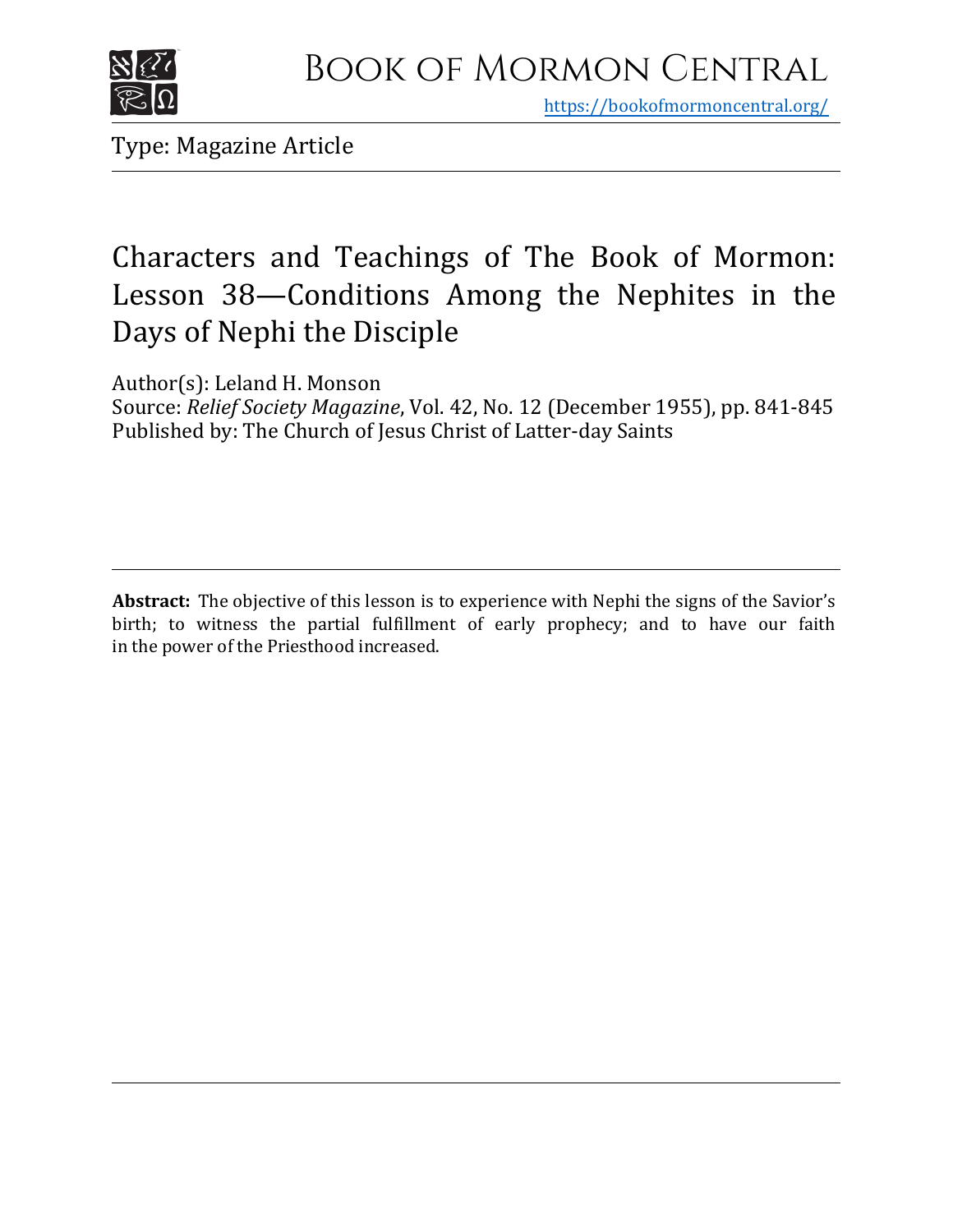

## $Q$ *heology*—Characters and Teachings of The Book of Mormon

Lesson 38—Conditions Among the Nephites in the Days of Nephi the Disciple

## *Elder Leland H. Monson*

#### (Text: The Book of Mormon: <sup>3</sup> Nephi, chapters 1-5:8; 6-7)

#### For Tuesday, March 6, 1956

Objective: To experience with Nephi the signs of the Savior's birth; to witness the partial fulfillment of early prophecy; and to have our faith in the power of the Priesthood increased.

JT was six hundred years after Lehi had left Jerusalem that Nephi, son of Helaman, gave to his son, Nephi, all the records and the sacred relics which had been preserved. Then the father, Nephi, departed out of Zarahemla, and no man knew where he went.

## *Jesus Declares His Approaching Birth*

Those who believed began to look forward to the appearance of the signs of the Savior'<sup>s</sup> birth. Those who did not believe began to rejoice, saying that the time had passed. The disbelievers finally set aside a day on which to kill all who believed in the signs unless the signs had been given to them.

Nephi, exceedingly sorrowful

over the wickedness of the people, . . cried mightily ..." (3 Nephi 1:11) to the Lord concerning this matter. The answer came:

Lift up your head and be of good cheer; for behold, the time is at hand, and on this night shall the sign be given, and on the morrow come I into the world, to show unto the world that I will fulfil all that which I have caused to be spoken by the mouth of my holy prophets (3 Nephi 1:13).

#### *Signs of the Savior's Birth*

When the sun set that evening there was no darkness. No darkness came during the whole night, but it was as light as at midday. A new star also appeared in the heavens. The people were astonished, for they knew that the signs had been given. Many who had not be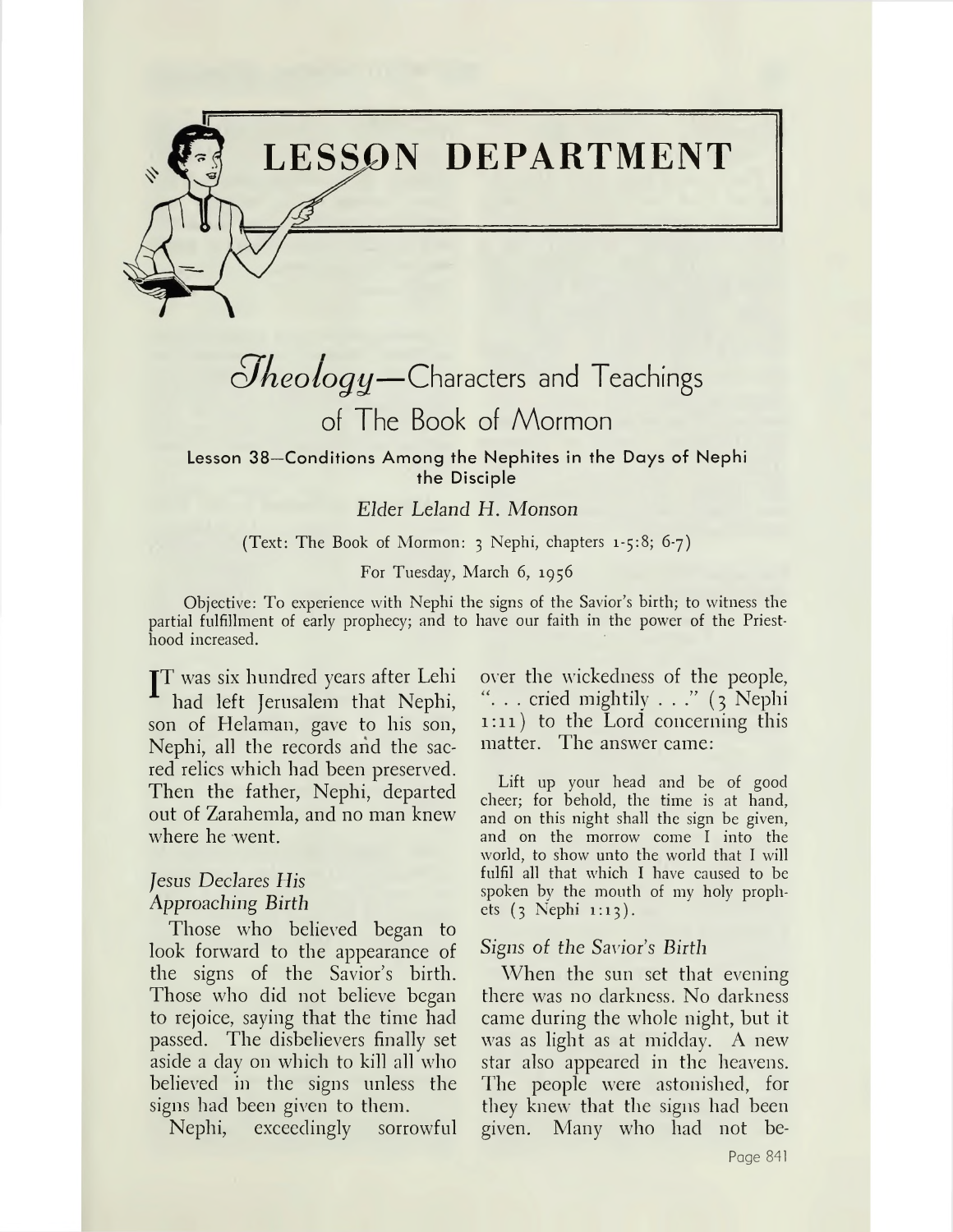lieved, ". . . fell to the earth and became as if they were dead . . ."  $(3 \text{Nephi } 1:16)$ .

The wicked now knew that the Son of God was soon to be born, and they began to fear because of their iniquity and unbelief. As a result of the signs, however, the major part of the people were converted. Signs, nevertheless, did not effect a permanent conversion. It was not long until the Gadianton band won the support of many and Satan led away the hearts of the people. The Nephites and Lamanites, therefore, united to suppress them (3 Nephi 2:11). The war was intense by thirteen A.D., and the Nephites were threatened with utter destruction.

## *Lamanites Become a White People*

The Lamanites who had been converted, and who had united with the Nephites, became a delightsome people for, ". . . their skin became white like unto the Nephites" <sup>3</sup> Nephi 2:15). They no longer kept the name of Lamanites, but were numbered among and called the people of Nephi.

## *Nephites Prepare for Battle*

Because of the wickedness of the Nephites in fifteen  $A.D.,$  and their contentions and dissensions, the Gadianton robbers gained many advantages over them. So strong was the position of the Gadianton robbers that their leader Giddianhi wrote a letter to Lachoneus, chief judge of the Nephites, in which he demanded that Lachoneus give to him the Nephite cities, lands, and other possessions. Among other things, he wrote that it was difficult

to restrain his armies any longer, for they had an unconquerable spirit, which had been proved in the field of battle, and that they knew of the many wrongs the Nephites had committed against them. Giddianhi said that he wanted them as brethren and not as slaves.

He wrote:

I swear unto you with an oath, that on the morrow month I will command that my armies shall come down against you, and they shall not stay their hand and shall spare not, but shall slay you, and shall let fall the sword upon you even until ye shall become extinct (3 Nephi  $3:8$ ).

Although astonished by the boldness of the demand of Giddianhi, Lachoneus ". . . did not hearken to the epistle ..." (3 Nephi 3:12). He, however, began to prepare for the day when the robbers would come.

... he did cause that his people should cry' unto the Lord for strength against the time that the robbers should come down against them ... he said unto them: As the Lord liveth, except ye repent of all your iniquities, and cry unto the Lord, ye will in nowise be delivered ... (3 Nephi 3:12, 15).

He commanded the people to gather with all movable possessions into two places, the land of Zarahemla and the land Bountiful. By seventeen A.D. this had been accomplished.

. . . they had taken their horses, and their chariots, and their cattle, and all their flocks, and their herds, and their grain, and all their substance, and did march forth by thousands and by tens of thousands, until they had all gone forth to the place which had been appointed that they should gather themselves to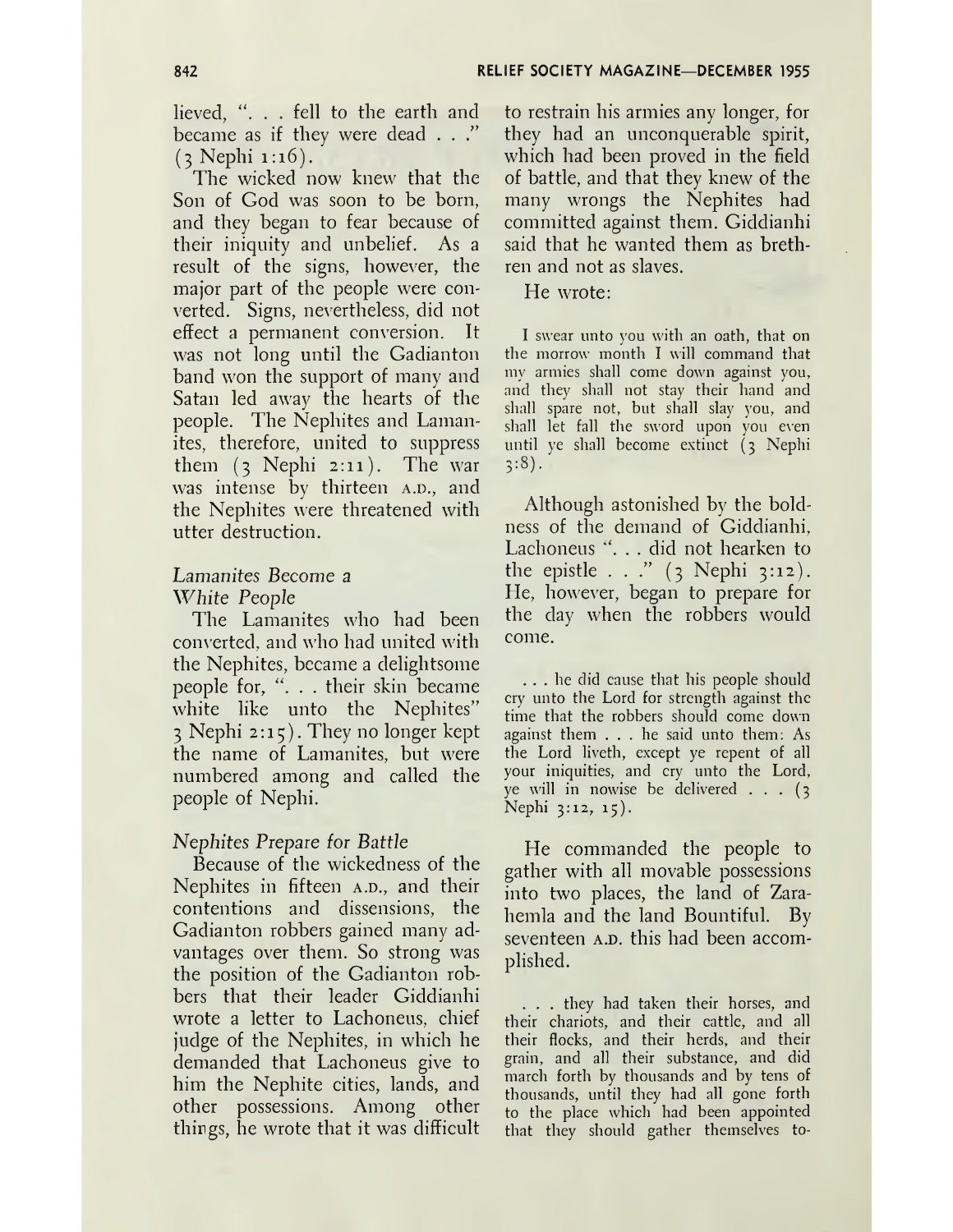#### **LESSON DEPARTMENT 843**

gether, to defend themselves against their enemies (3 Nephi 3:22).

They fortified this territory "... in the land southward ..." (3 Nephi 3:24), the land of Zarahcmla and the land of Bountiful. Gidgiddoni was made chief captain. "Now it was the custom among all the Nephites to appoint for their chief captains . . . some one that had the spirit of revelation and also prophecy; therefore, this Gidgiddoni was a great prophet among them, as also was the chief judge" (3 Nephi 3:19). He had the people make all kinds of weapons of war, armor, shields, bucklers, etc.

#### Robbers Attack *Nephites*

It was in the nineteenth year that Giddianhi led his soldiers against the Nephites. They wore a lambskin about their loins, were dyed in blood, and wore headplates for protection on their shorn heads.

. . there never was known so great a slaughter among all the people of Lehi since he left Jerusalem"  $(3)$  Nephi 4:11). Despite their sense of security and their great boasting, the armies of Giddianhi were defeated and forced to flee. Exhausted by much fighting, Giddianhi was overtaken and slain.

Zemnarihah was then made commander-in-chief of the robbers. He, in twenty-one A.D., tried another plan. He surrounded Nephite territory to lay a siege. But the Nephites had stored provisions enough to last them for seven years. Faced with failure because of intermittent attacks by the Nephites and because of lack of food, Zemnarihah withdrew his forces to the north. Many were slain; others were taken captive. Zemnarihah, himself, was hanged on a tree.

### *Nephites Thank God for Deliverance*

The Nephites rejoiced over their being preserved by the hand of God, and they acknowledged his goodness to them. Now they forsook their sins, their abominations and whoredoms, and served God with diligence and attention.

And their hearts were swollen with joy, unto the gushing out of many tears, because of the great goodness of God in delivering them out of the hands of their enemies; and they knew it was because of their repentance and their humility that they had been delivered from an everlasting destruction  $(3 \text{ Nephi } 4:33)$ .

To prevent future difficulty, they "... condemned and punished according to the law"  $(3)$  Nephi  $5:5$ ) all prisoners who would not renounce their secret combination and enter into a covenant that they would murder no more. Thus they ended secret and abominable combinations among them.

The Nephites felt that they could now have security. In twenty-six A.D., they moved back to the cities whence they had come, taking with them their flocks and herds, horses and cattle, and whatever belonged to them. Again they began to prosper. Old cities were rebuilt, and new ones arose. A system of highways connecting the cities was constructed.

## *Nephites Again Turn*

*Away From God*

"But it came to pass in the twenty and ninth year there began to be some disputings among the people; and some were lifted up un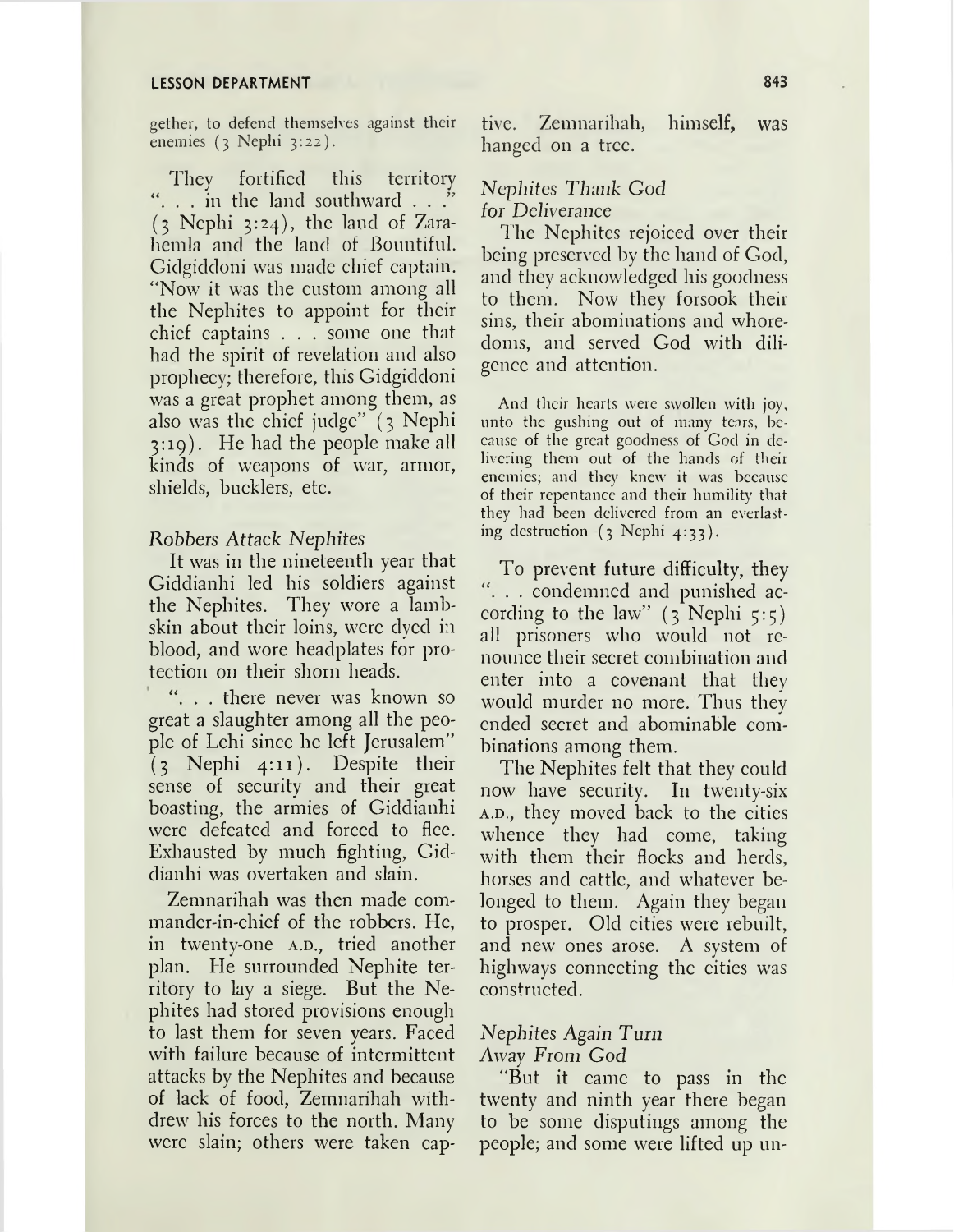to pride and boastings because of their exceeding great riches, yea, even unto great persecutions; For there were many merchants in the land, and also many lawyers, and many officers. And the people began to be distinguished by ranks, according to their riches and their chances for learning; yea, some were ignorant because of their poverty, and others did receive great learning because of their riches" (3 Nephi- 6:10-12). Such inequalities bred contention and hatred. These qualities disrupted the Church. By thirty A.D. the people ". . . were in a state of awful wickedness" (3 Nephi 6:17).

It was when the Nephites were in this state of iniquity that prophets appeared among them calling on them to repent and foretelling the redemption of the human race by means of the atoning sacrifice of Jesus Christ. Contrary to the laws of the land, some of these prophets were put to death secretly by the judges without the condemnation being signed by the governor of the land. Because of secret oaths among the judges and their kindred, the chief judge found it almost impossible to bring them to justice.

That same year the chief judge was murdered. This caused division among the people and soon the complete overthrow of the government. Since wickedness had become more prevalent and more powerful than goodness, the collapse of government was inevitable. This iniquity came because the people yielded to the power of Satan. The people now divided into tribes, each man going with his family,

kindred, and friends. Each tribe appointed a chief or a leader. These tribes were a unit in hating those who had destroyed their government.

The secret combination, however, united under the leadership of Jacob. They called him their king. He led his people northward.

## *Nephi Preaches Repentance*

Nephi saw the tribes stone the prophets and cast them out.

And it came to pass that Nephi—having been visited by angels and also the voice of the Lord, therefore having seen angels, and being eye-witness, and having had power given unto him that he might know concerning the ministry of Christ, and also being eye-witness to their quick return from righteousness unto their wickedness and abominations; Therefore, being grieved for the hardness of their hearts and the blindness of their minds—went forth among them in that same year, and began to testify, boldly, repentance and remission of sins through faith on the Lord Jesus Christ  $(3 \text{ Nephi } 7:15 \cdot 16)$ .

He ministered with great power and authority, and angels ministered to him daily. In the name of Jesus Christ he cast out devils and unclean spirits, and raised his brother from the dead. Many people were:

. . . baptized with water, and this as a witness and a testimony before God, and unto the people, that they had repented and received a remission of their sins (3 Nephi  $7:25$ ).

#### *Questions and Topics for Discussion*

1. What were the signs given of the Savior'<sup>s</sup> birth?

2. Did the signs produce permanent repentance?

3. What did Nephi preach to the people?